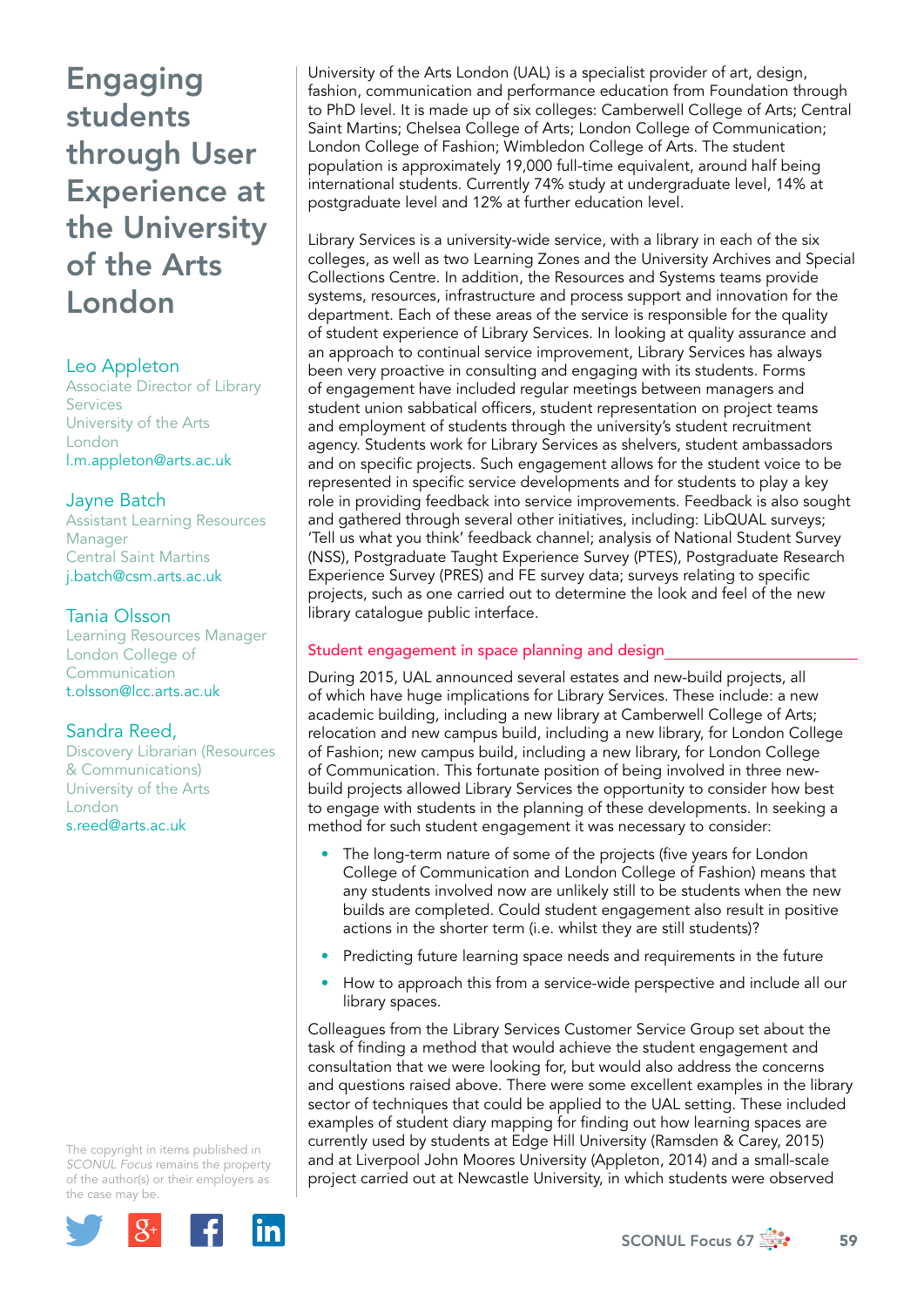using library learning spaces before discussing their requirements as part of a focus group (Oddy, 2015). The UAL team certainly drew inspiration from these methods and this led them to investigate further the possibility of using a User Experience (UX) methodology.

# User Experience in libraries

UX for libraries involves a suite of techniques based around first understanding and then improving the experience that users have when using libraries. One of the fundamental principles of UX is that it uses ethnographic methods to achieve this. In his article for Cilip update, Andy Priestner (2015) describes ethnography as 'a way of studying cultures through observation, participation and other qualitative techniques with a view to better understanding the subject's point of view and experience of the world'. He goes on to say that 'applied to the library sector, it's about user research that chooses to go beyond the default and largely quantitative library survey, with a view to obtaining a more illuminating and complex picture of user need'. Until recently, UX was largely applied by libraries to the design and usability of websites and systems interfaces, but academic libraries have begun to show willingness to apply UX in a broader approach and now increasingly use ethnographic methodologies when exploring the UX experience in their physical spaces (Bryant, Matthews & Walton, 2009).

Rather fortuitously, the inaugural UX in Libraries Conference took place in Cambridge in March 2015; this allowed UAL Customer Service Group colleagues to go and find out more about this new world of UX. The conference was very participatory, practical and informative, as well as being a motivating and inspiring event. There has been much reflection on and many write-ups of the conference; a blog post by Matthew Reidsma provides an excellent overview of the event and effectively synthesises the various activities, interactions and reflections from the conference as well as presenting back on some of the learning that took place (Reidsma, 2015).

From the UAL perspective, the conference proved very successful and the team came back inspired and informed, and ready to apply some of their learning to the UAL learning space design projects and to engage students in the process effectively.

# The UAL UX project

The UAL UX project aimed to engage students in the design and planning of the new builds, but also to impact on the learning spaces that they currently occupy. This was regarded as a key objective of the project, in that students would potentially see the benefits of any developments themselves, for as long as they remain at UAL. A recurring theme in all the feedback provided by students through the various UAL feedback channels (see above) is that of space within the libraries and the learning zones. Many comments received are about a perceived lack of space, or a lack of certain types of space in the libraries. Library Services is very conscious of the demands and expectations that students have about the library and learning spaces available to them and every effort has always been made to ensure that space is used effectively and efficiently in the libraries and the learning zones. Decisions on the layout and furnishings of the spaces have always been informed by Library Services staff's general observations and understanding of how the service works and how library users behave in particular spaces. However, until the discovery of the UX methodology, there had never been any dedicated initiative to evaluate student behaviour and usage in the library and learning zone spaces in order to inform such decisions.

The copyright in items published in *SCONUL Focus* remains the property of the author(s) or their employers as the case may be.



## Project aims and objectives

The UX project has allowed Library Services to explore current student learning behaviours in order to effectively develop library and learning spaces both now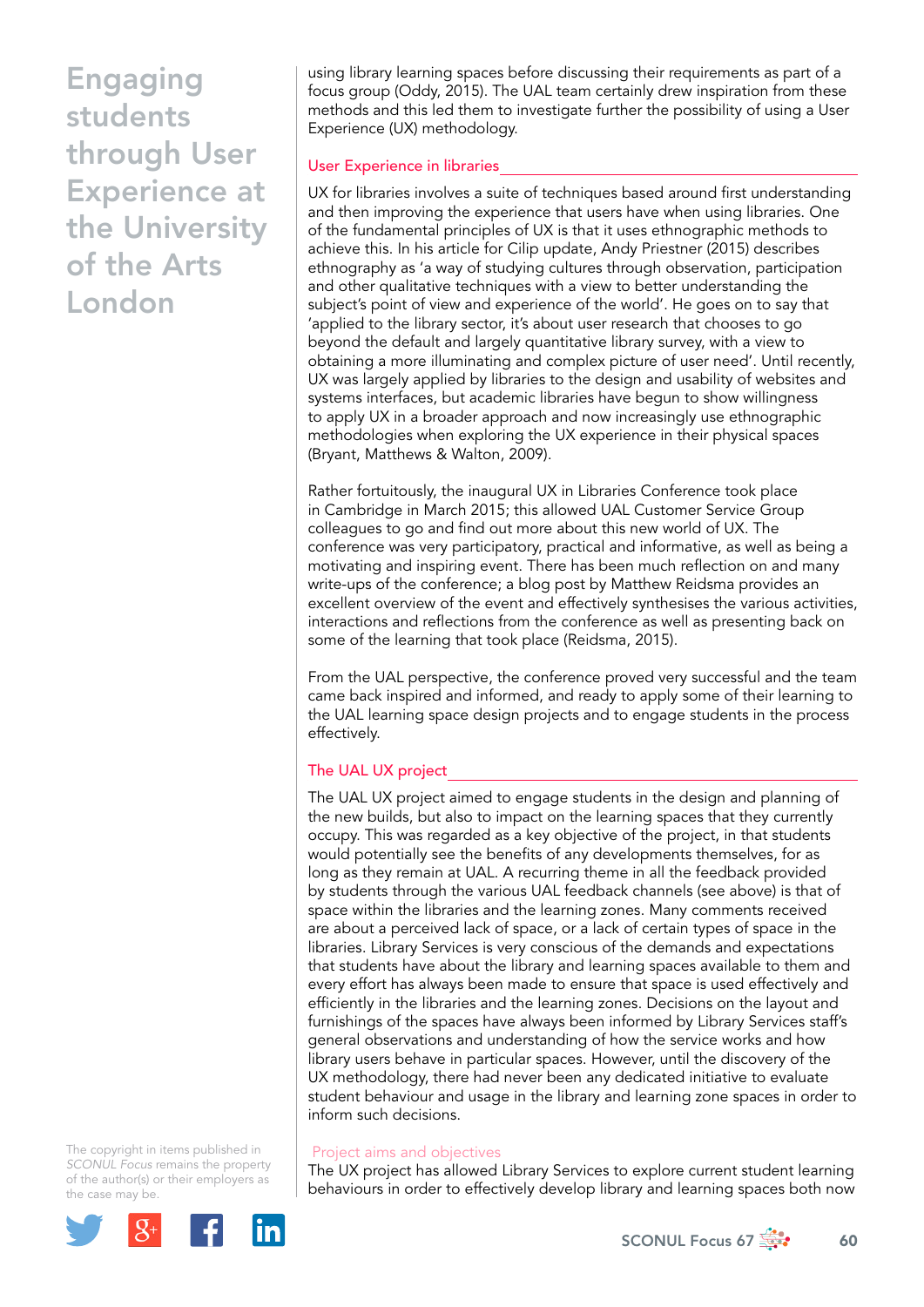and in the future. Specific objectives include:

- to use UX techniques to observe existing student behaviours in the libraries and learning zones
- to optimise their current usage by responding to the ways in which students make use of these learning spaces
- to encourage existing students to reflect on their current usage of UAL Library Services, in order to understand better how students use them
- to embed a responsive approach towards developing library services through proactive partnership and discussion with student user groups
- to inform planning projects and future services and facilities involving library space through observation and discussion with students

# UX methodology at UAL

UX as a methodology uses a range of methods and techniques, often described as anthropological and ethnographic in that they encourage objective observation and reflection on user behaviour in a given environment or system. The UAL Library Services UX project used the following specific methods for gathering intelligence within the overall methodology:

#### *Observation of student movements in library spaces*

This is achieved by placing observers at vantage points throughout the libraries and learning zones at specific times of day in order to observe and map how students move through given learning spaces. This is a popular way to see if signposting works, whether students use particular preferred routes through the library, and if there are particular physical paths of least resistance within spaces. It is also a good way to ascertain which are the popular or unpopular destinations.

#### *Observation of static spaces*

This technique places observers at particular vantage points (i.e. communal areas, silent zones, photocopy areas) to see how the area or space is naturally used. This allows the observer to observe which natural behaviours occur within given areas.

#### *Touchstone tours*

Touchstone tours involve walking around the library or learning zone with the user, observing them, questioning them and discussing their experience of the space. This allows for individuals to present their subjective views. Obtaining a critical mass of these within a given learning space can help to establish well-used and under-used areas of the space, as well as common likes and dislikes. It is also a useful channel for getting suggestions for service improvements from users.

These space observations validate each other and provide useful observational intelligence about the set-up and layout of a given learning space.



*Fig. 1 Student UX team being taught how to conduct static observations* 

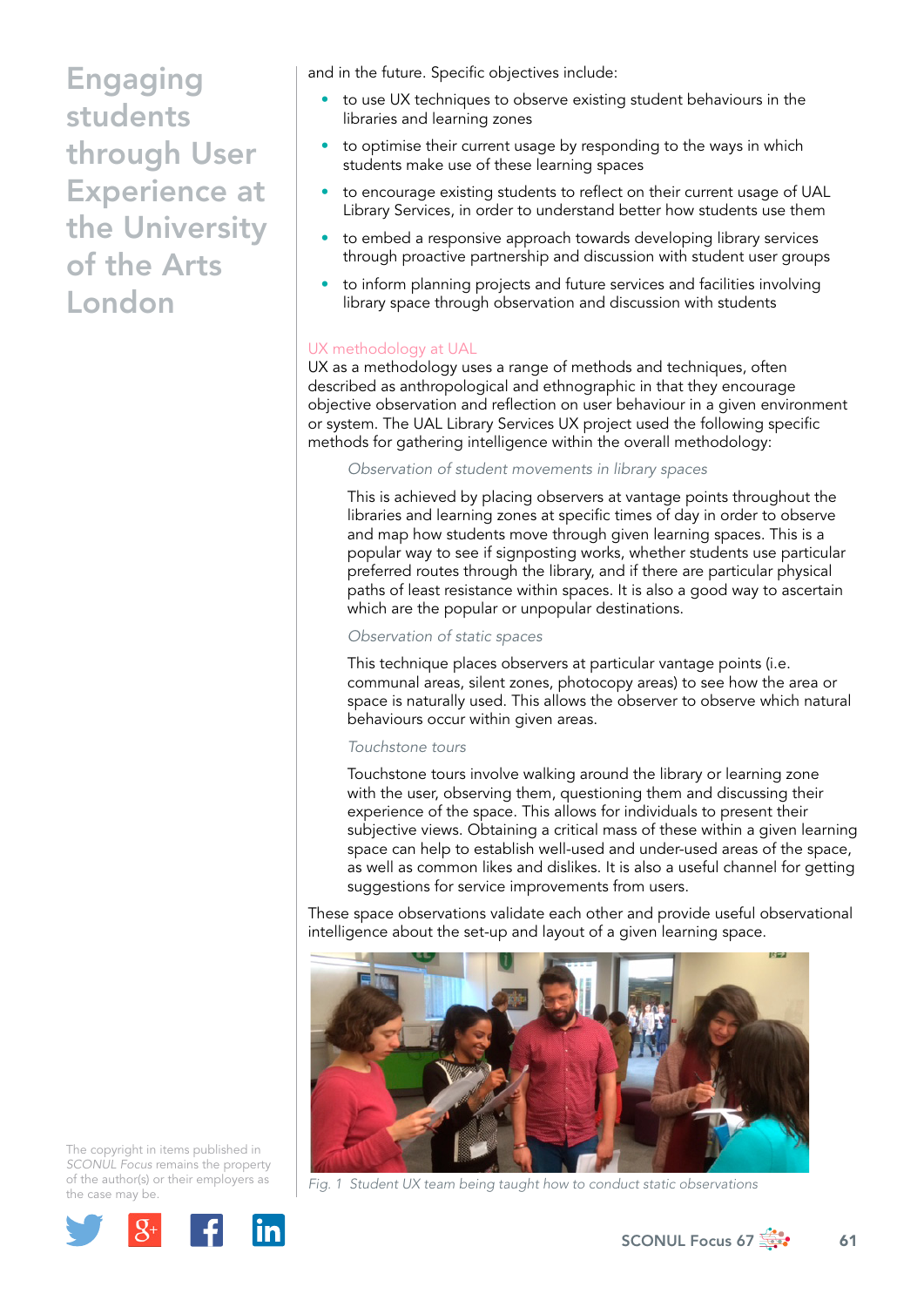As well as needing to observe students and engage them in Touchstone tours, we also wanted to make use of students in facilitating the project. A team of twelve current UAL students, representative of all the colleges, was recruited to spend two weeks carrying out the observations in all the college libraries and learning zones. The team was trained in the observational techniques and their time was split evenly between the three methods. Library Services advertised for participants for the Touchstone tours, and there was the incentive of an Amazon voucher for all who participated.

Ninety-nine Touchstone tours were conducted across the libraries during the two-week observation period.

Some of the original observation team were then employed in the summer of 2015 to perform the data analysis for the final reporting.



*Fig. 2 Student UX team being taught how to conduct movement observations* 

#### Focus groups

Focus groups are a useful method of generating deep and reflective discussion with library users about a given topic or theme. The UX project used this method in each of the libraries; a focus group with up to eight participants in each was conducted during the second phase of the project.

Similarly, the team of twelve observers was also convened for an initial focus group, designed to elicit feedback about the observational techniques (i.e. for future UX activity) and to generate some discussion about their observations of student use of and behaviour in and around the library and learning zone space. The initial focus group allowed the project team an insight into the key themes that had emerged from the observations, which formed the basis of the subsequent focus group discussions.

Users of all libraries were invited to take part in these library-specific focus groups and all were successfully subscribed to:

- Camberwell College of Arts 7 participants
- Chelsea College of Arts 7 participants
- Central Saint Martins 5 participants

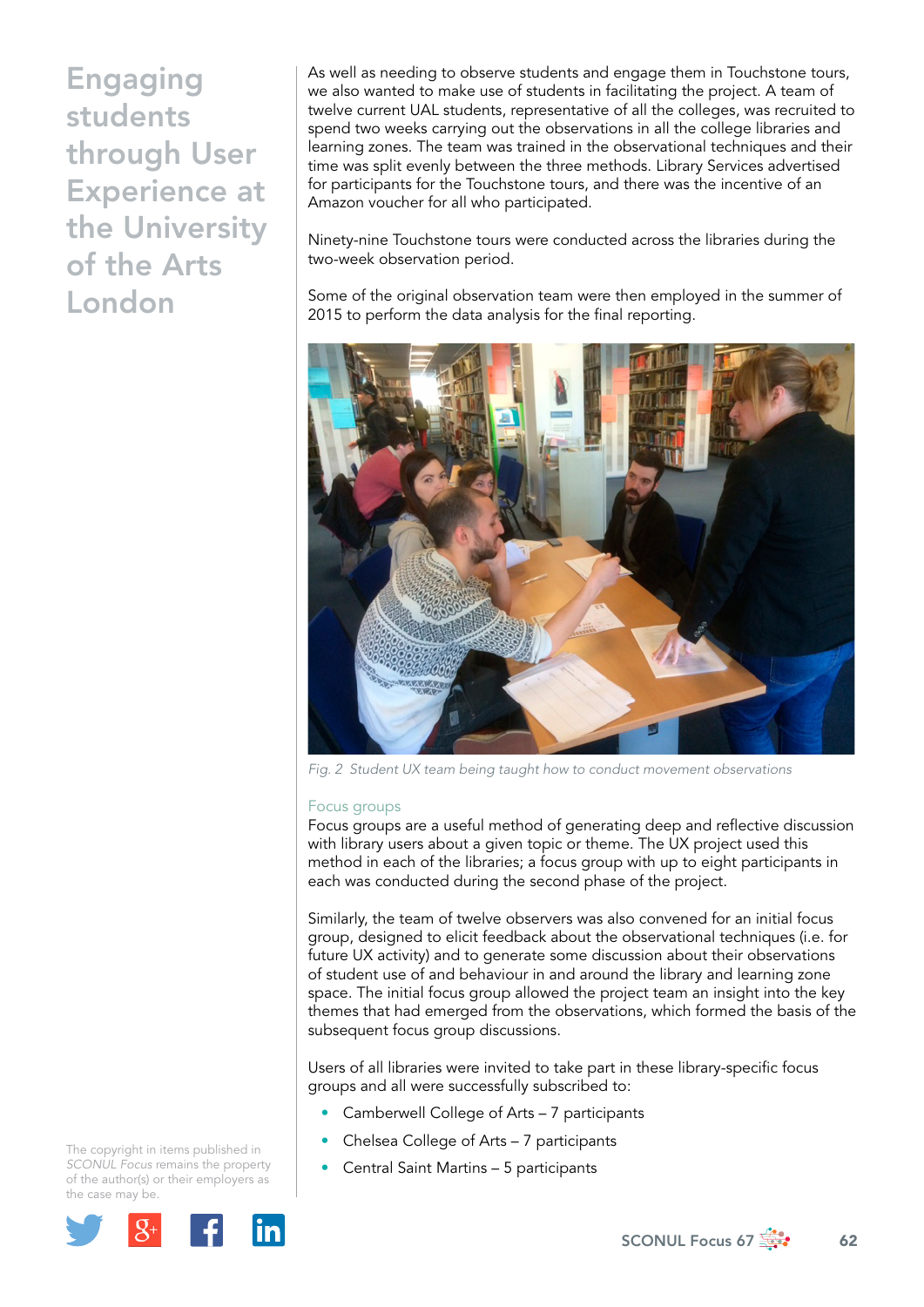- London College of Communication 6 participants
- London College of Fashion 5 participants
- Wimbledon College of Arts 7 participants



*Fig. 3 Example of a student love letter, which students were asked to write during the focus groups (photo: Anne Odling-Smee)* 

## Reflective journals

All the focus group participants were invited to keep a reflective journal of their learning and studying behaviour over a three-week period in June and July 2015. Reflective logs allow the participants to capture their different behaviours and preferences, and each was asked to particularly consider what made a learning space conducive to study, with a focus on the learning spaces provided in the libraries and learning zones. There was a further incentive (more vouchers) for those who successfully completed and submitted a reflective journal.

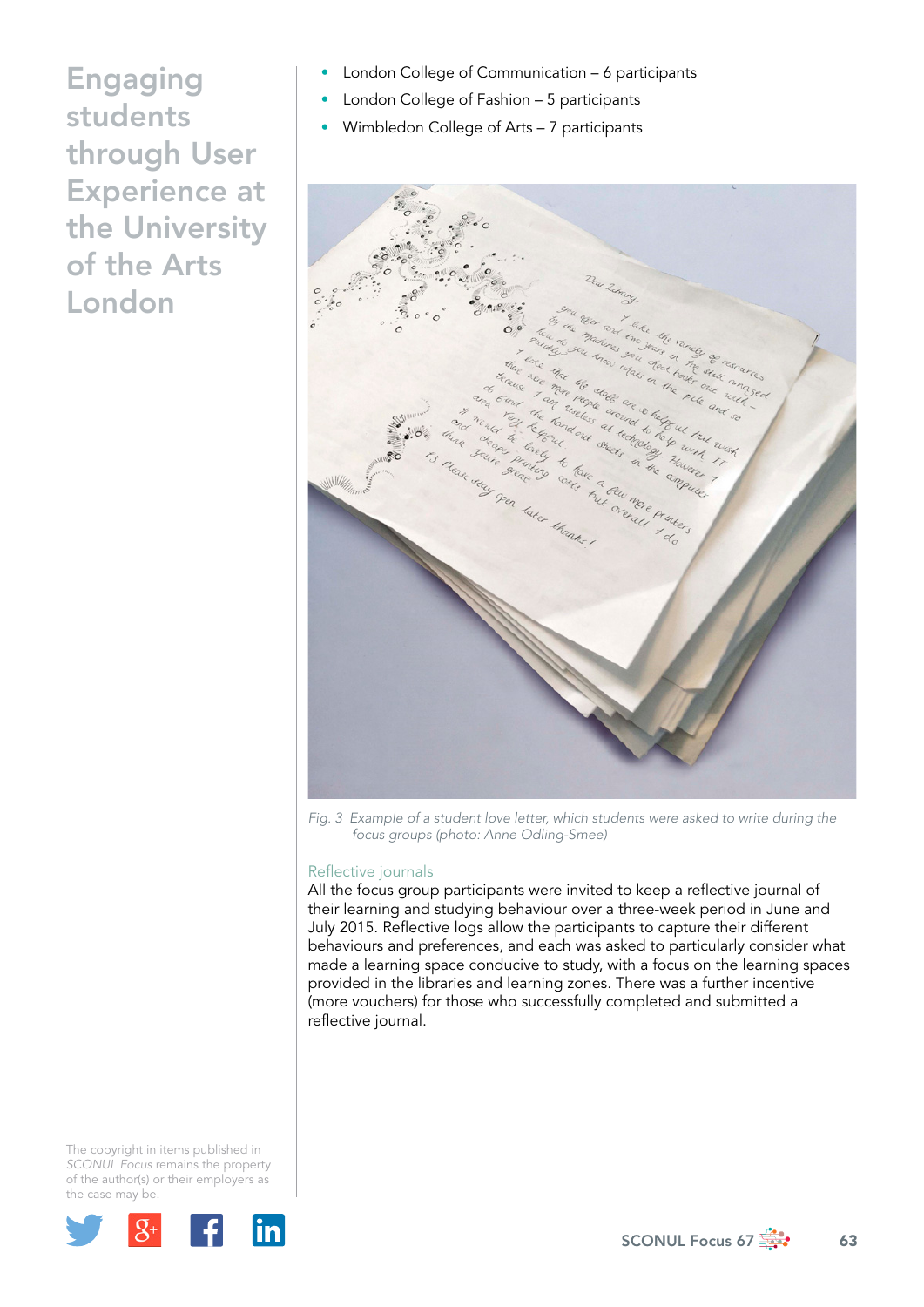I have a deadline and am panicking a little about time, so decide to organise my pile of papers and notebooks (that I carry everywhere with me) on the empty seat next to me on the bus. I end up ripping out and separating the pages, making two piles for different projects, one ongoing (so they can be scanned and used), and one completed (to be filed away and stored for a while in case they are useful). I also made a pile for paper recycling, and one of personal projects.

I worry about pulling out a valuable laptop on a bus so it's great to have all of my notes, briefs, and spare paper tucked into one book I can carry around with me.

I am weirdly focused on a busy moving bus, maybe because of the pressure, but I feel more focused than I do at home at my quiet desk surrounded by other things I could/should focus on. Maybe being confined with a 45 minute time limit (bus terminating) and nothing else productive to do is the key to my concentration.



The contents of my notebook organised into piles, on top of my jacket, on top of a moving bus  $05/06/15$ 

I had a project due, and I needed to do some minor edits to some badge designs, print them off and assemble them. I arrived at LCC at about 11am, going straight to the library. I used one of the computers in the learning zone, as what I wanted to do was to be quick and didn't require much thought, so it was fine to be in a busier, brighter space. It's also useful to be in eyesight if meeting someone there.

I opened InDesign and Photoshop and started working on my designs, a friend arrived and I asked him for help with something, he slid his chair over easily (as they are wheeled and there is enough space), and we collaborated on my screen. One problem in the learning zone was that there was a group of about five students making a lot of noise, which was entertaining but distracting.

I noticed a lot of people coming to this section for very short periods of time and then leaving, presumably<br>I noticed a lot of people coming to this section for very short periods of time and then leaving, presumably

*Fig. 4 Excerpt from a student reflective log* 

#### Timeframe

The UAL UX project was carried out in distinct phases, the first three of which involved the ethnographic activity. Phases one to three were therefore intentionally scheduled during term time (April – June) in order to ensure that any observation and fieldwork was carried out whilst the libraries and learning zones were busy and fully occupied.

| Phase   | Activity                                    | Timeframe        |
|---------|---------------------------------------------|------------------|
| Phase 1 | Recruitment of students to observation team | April 2015       |
|         | Briefing and training of observation team   | April 2015       |
|         | Movement observations                       | April - May 2015 |
|         | Static observations                         | April - May 2015 |
|         | Touchstone tours                            | April - May 2015 |
|         | Phase 2   Focus groups                      | May - June 2015  |
|         | Phase 3   Reflective logs                   | June - July 2015 |

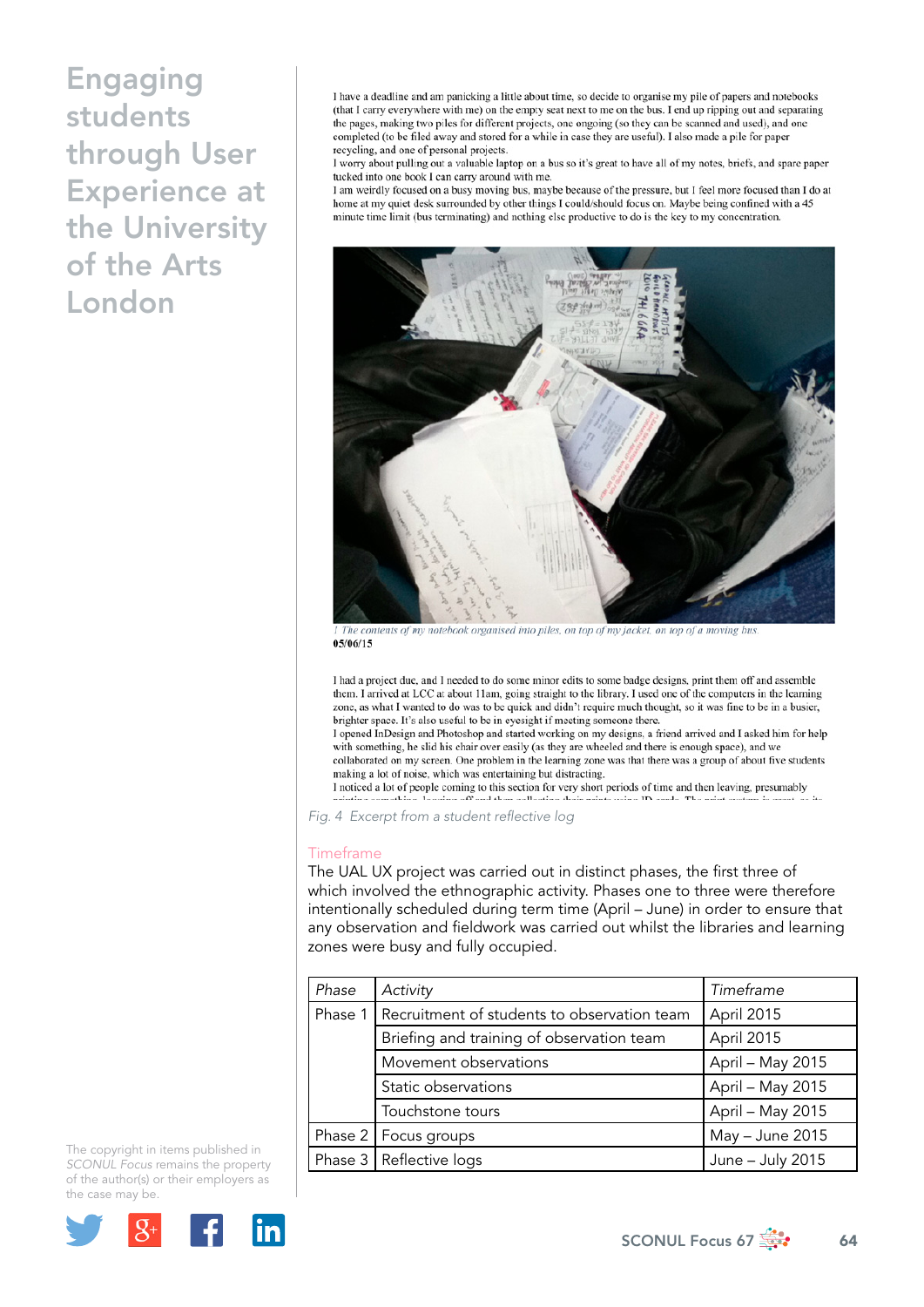| Phase 4   Recruitment of students to undertake data<br>analysis team | <b>July 2015</b>   |
|----------------------------------------------------------------------|--------------------|
| Analysis period                                                      | July – August 2015 |
| Phase 5   Reporting and actioning recommendations                    | September 2015 -   |
|                                                                      |                    |

## Project outputs

The outputs from such an extensive project have been numerous. Each of the six college libraries (and Central Saint Martins learning zone) received a report at the beginning of the 2015–16 academic year detailing key themes and suggested short- and long-term recommendations for service and space improvements. This has allowed the library managers at each site to focus on ensuring short-term 'quick fixes' as well as recommendations for longer-term planning of the new library spaces. The UX project has also allowed Library Services to think about where space and layout has not been consistent across the libraries and to address this. As well as the reports and recommendations to each library, the UX project has had wider-reaching outputs, such as the ability to inform the department's student responsiveness policy, processes and initiatives and the development of a method for future UX projects and activity.

## Project outcomes – what has changed?

Each of our six sites has acted upon the improvements suggested in the final UX reports, in terms of enhancements that could be acted upon immediately, and the longer-term objectives that will feed into key decisions and designs for the future.

The sites have responded to the reports individually and there have been significant physical improvements for users.

Camberwell College of Arts Library – As a direct result of the UX report, a new quiet study area has been created as this was identified as a priority by the students during the UX project and was strongly evidenced through the observational mapping of spaces. The UX report is also informing the design of the new library. As well as feeding into the architects' plans, library staff have produced a mood board for the new space that incorporates suggestions from the project.

## *Chelsea College of Arts Library*

The UX project highlighted some of the demands and expectations of the students and provided further evidence of the need for some changes that were already being considered. The computer centre at Chelsea has been enlarged to include extra work stations. The previously silent 'old college library reading room' has also been turned into a group study area, with new furniture making it into a more social and better-used space. This has proved very popular with Chelsea students.

#### *Central Saint Martins Library and Learning Zone*

Extra MacBooks have been purchased and we are about to introduce selfservice laptop lockers. This will be a huge benefit to our 24-hour opening four times a week. The UX report raised some issues about lighting, and additional lighting has now been installed and has improved the environment in the quiet zone. The project also allowed for the CSM library managers to rethink their space layouts, and further workspaces have now been created in the library areas.

#### *London College of Fashion Library*

The UX project highlighted access to IT facilities as a main concern of students at London College of Fashion. Subsequently, extra power sockets have been installed and resources budgets have been allocated for the acquisition of additional laptops.

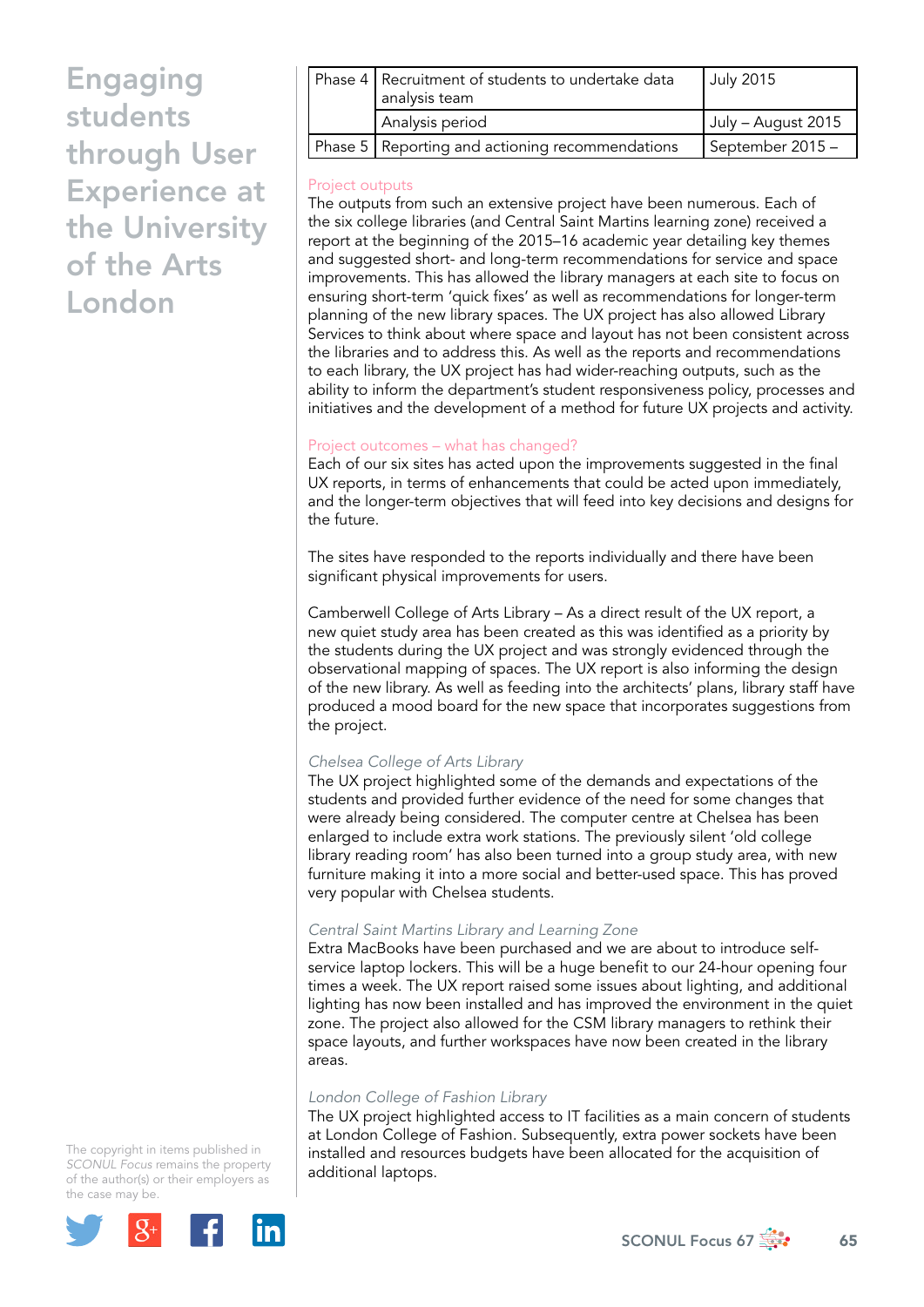# *Wimbledon College of Arts Library*

The observations and discussions that took place as part of the UX project have resulted in extra IT facilities being dispersed throughout the library spaces.

### *London College of Communication Library*

The UX project provided lots of intelligence as to how the various spaces at the London College of Communication were perceived. Subsequently, space was redesigned to make the area feel more welcoming and to provide a wider variety of study spaces. This included adding new comfortable seating and soft furnishings to break up the silent space, and moving the journals to a preferred location. Self-service laptop lockers will be added over the summer.

In all instances the UX project has helped the University of the Arts library managers to make decisions about where to deploy and prioritise resources. The project has informed several 'mini space projects' and has assisted in focusing budgets on solutions that allow for short-term gains for students.

The UX project findings became invaluable in terms of intelligence for informing business cases around the student experience. As well as helping to shape learning space improvements, other outcomes include being able to present a portfolio of evidence for making improvements to accessibility. One of the key improvements made across all sites was enabling longer opening hours, which were introduced at all six sites during 2015–16 and included 24-hour opening four times a week, and increasing weekend opening hours. Across sites, we have reviewed and expanded information skills provision, allowing students to attend when they need to, rather than at the start of term. We have also begun to use consistent mapping and colour coding of specific areas, making it easier for our students to find their way around, no matter which site they are in.

### Wider influence

In addition to the above-mentioned outputs and outcomes, the UAL UX project helped to inform a *Library visioning* workshop, which we held as a starting point for discussion around our proposed new buildings and around the 'inspirational environment' theme of the current Library and Academic Support Services strategy. The Library Services UX project has generated a lot of interest across the university, especially amongst our Estates colleagues, who are now considering using UX methodology and adopting it for informing other university space planning and design projects.

A final further, unforeseen outcome, is that of the team of extremely enthusiastic students, who became very engaged with Library Services over the course of the project. They have gone on to become advocates for the UX project and ambassadors for Library Services in general and have subsequently been involved in other projects and activities run by Library Services (e.g. strategic planning workshops, staff development events and Customer Services Excellence assessment)

## **Conclusion**

The UAL UX project has been a huge success for UAL Library Services, and we are very pleased to have been introduced to such a useful, thorough and engaging methodology. Being able to invest in the methodology as a formal channel of student engagement and as an instrument for consultative service improvement has proved invaluable for UAL Library Services. The students who use UAL libraries are now enjoying some very effective learning space redevelopments, and the university is better informed about learning space requirements for its libraries in the future. UX will definitely be a regular fixture of UAL Library Services' improvement planning. After all, as Graham Walton points out, 'Now that the importance of the academic library UX has been